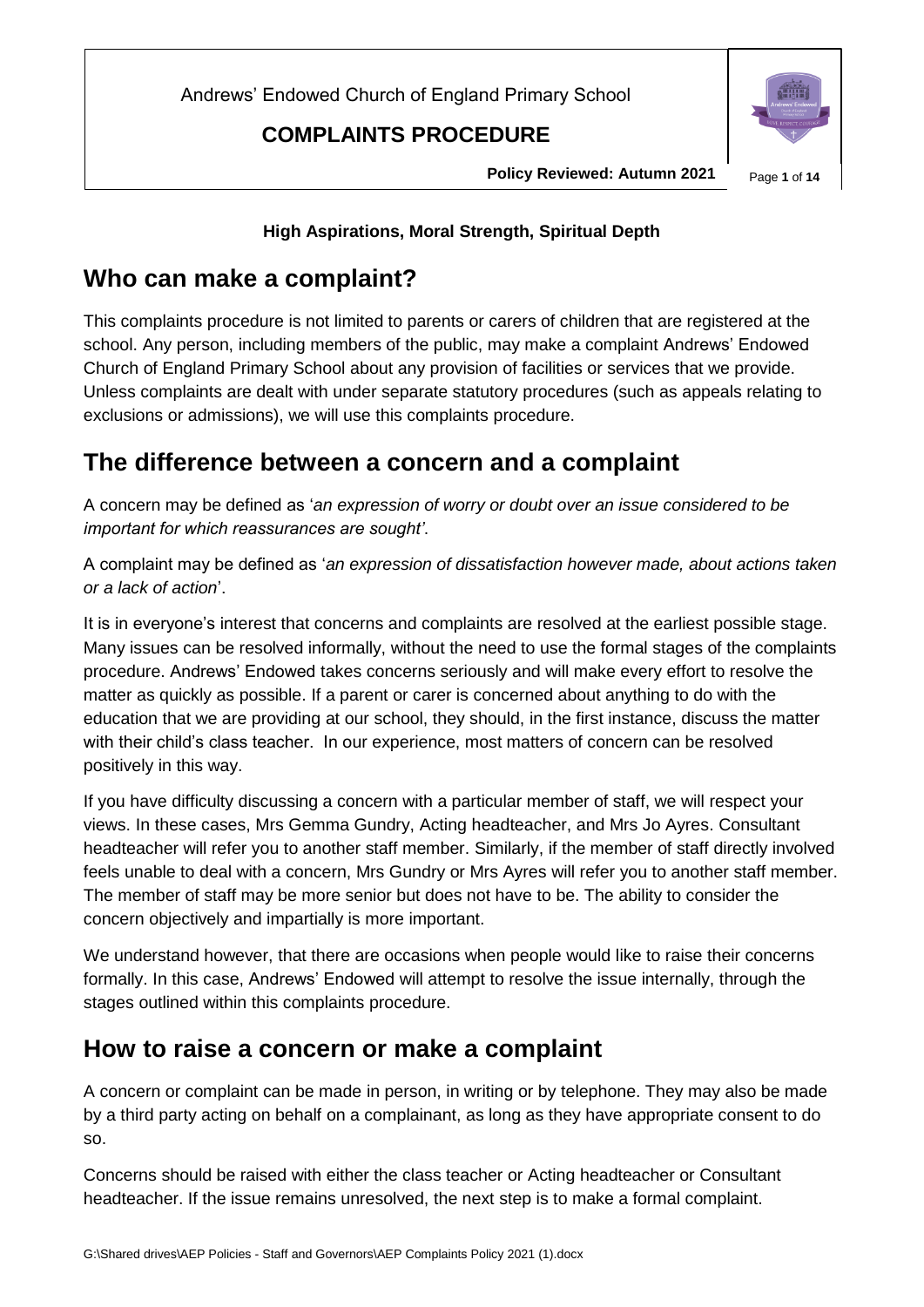Complainants should not approach individual governors to raise concerns or complaints. They have no power to act on an individual basis and it may also prevent them from considering complaints at Stage 2 of the procedure.

Complaints against school staff (except the Acting headteacher or Consultant headteacher) should be made in the first instance, to Mrs Gundry, Acting headteacher or Mrs Ayres, Consultant headteacher, via the school office*.* Please mark them as Private and Confidential.

Complaints that involve or are about the headteacher should be addressed to Shirley Nellthorpe, (the Chair of Governors), via the school office. Please mark them as Private and Confidential.

Complaints about the Chair of Governors, any individual governor or the whole governing body should be addressed to Jenny Perring (the Clerk to the Governing Body) via the school office. Please mark them as Private and Confidential.

For ease of use, a template complaint form is included at the end of this procedure. If you require help in completing the form, please contact the school office. You can also ask third party organisations like the Citizens Advice to help you.

In accordance with equality law, we will consider making reasonable adjustments if required, to enable complainants to access and complete this complaints procedure. For instance, providing information in alternative formats, assisting complainants in raising a formal complaint or holding meetings in accessible locations.

## **Anonymous complaints**

We will not normally investigate anonymous complaints. However, the Acting headteacher or Consultant headteacher or Chair of Governors, if appropriate, will determine whether the complaint warrants an investigation.

### **Time scales**

You must raise the complaint within three months of the incident or, where a series of associated incidents have occurred, within three months of the last of these incidents. We will consider complaints made outside of this time frame if exceptional circumstances apply.

## **Complaints received outside of term time**

We will consider complaints made outside of term time to have been received on the first school day after the holiday period.

# **Scope of this Complaints Procedure**

This procedure covers all complaints about any provision of community facilities or services by Andrews' Endowed other than complaints that are dealt with under other statutory procedures, including those listed below.

| <b>Exceptions</b>                                                                     | Who to contact                                                                                                                                                  |
|---------------------------------------------------------------------------------------|-----------------------------------------------------------------------------------------------------------------------------------------------------------------|
| Admissions to schools<br>Statutory assessments of<br><b>Special Educational Needs</b> | Concerns about admissions, statutory assessments of<br>Special Educational Needs, or school re-organisation<br>proposals should be raised with Hampshire County |
| School re-organisation                                                                | Council.                                                                                                                                                        |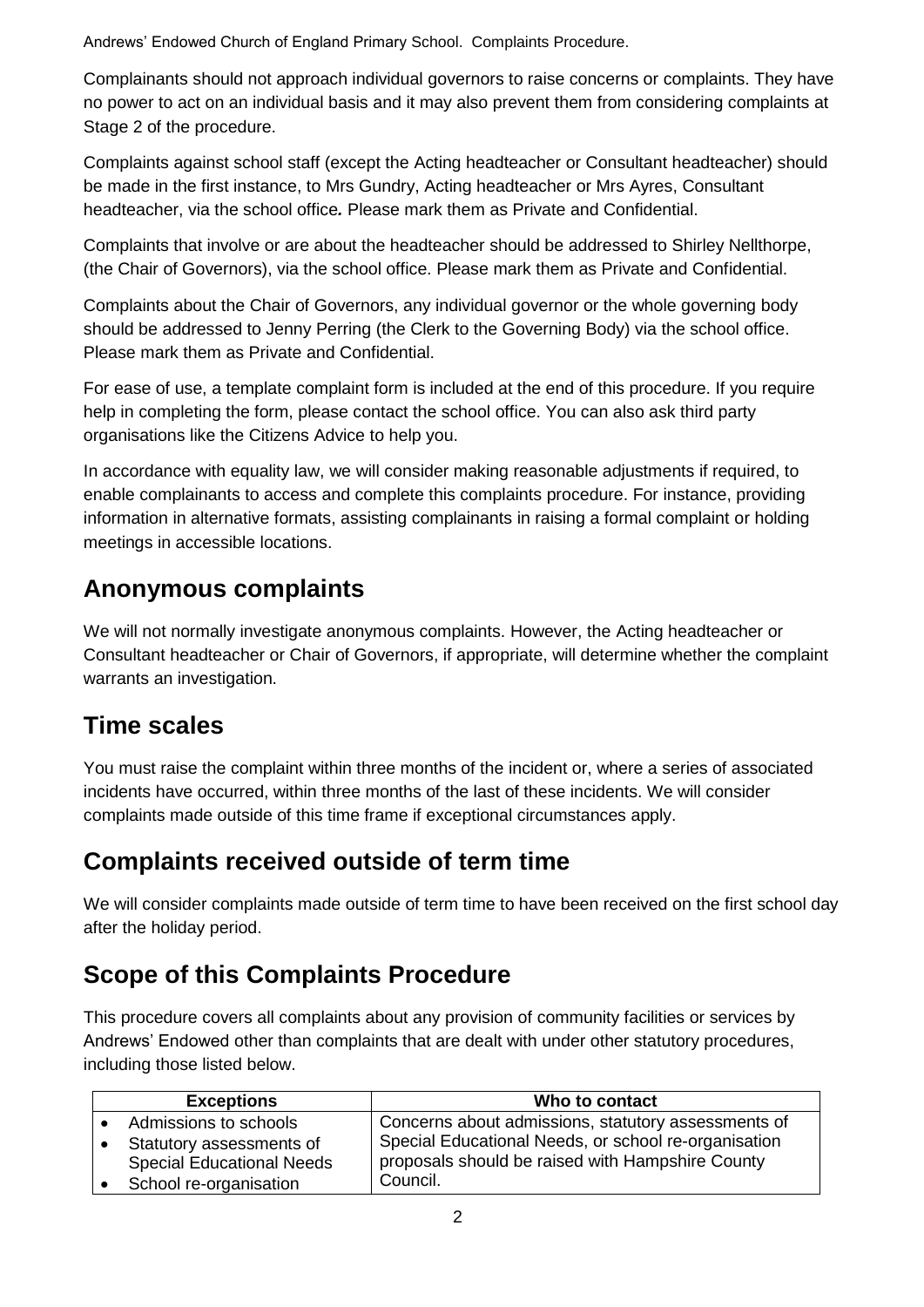| <b>Exceptions</b><br>Who to contact                                                                      |                                                                                                                                                                                                                                                                                                                                                                                                                                                                                                                                                                                                                                                                        |
|----------------------------------------------------------------------------------------------------------|------------------------------------------------------------------------------------------------------------------------------------------------------------------------------------------------------------------------------------------------------------------------------------------------------------------------------------------------------------------------------------------------------------------------------------------------------------------------------------------------------------------------------------------------------------------------------------------------------------------------------------------------------------------------|
| proposals                                                                                                |                                                                                                                                                                                                                                                                                                                                                                                                                                                                                                                                                                                                                                                                        |
| Matters likely to require a Child<br>Protection Investigation                                            | Complaints about child protection matters are handled<br>under our child protection and safeguarding policy and in<br>accordance with relevant statutory guidance.<br>If you have serious concerns, you may wish to contact<br>the local authority designated officer (LADO) who has<br>local responsibility for safeguarding or the Multi-Agency<br>Safeguarding Hub (MASH).<br>LADO - Barbara Piddington, can be contacted on 01962<br>876364.<br>MASH phone 0300 555 1384 during office hours 8.30am<br>to 5pm Monday to Thursday, 8.30am to 4.30pm on Fri-<br>day. At all other times to contact the Out of Hours ser-<br>vice phone 0300 555 1373                 |
| Exclusion of children from<br>school*                                                                    | Further information about raising concerns about<br>exclusion can be found at: www.gov.uk/school-<br>discipline-exclusions/exclusions.<br>*complaints about the application of the behaviour policy<br>can be made through the school's complaints procedure.<br>See school website for AEP Anti-Bullying Policy 2021                                                                                                                                                                                                                                                                                                                                                  |
| Whistleblowing<br>(protected disclosures)                                                                | We have an internal whistleblowing procedure for all our<br>employees, including temporary staff and contractors.<br>The Secretary of State for Education is the prescribed<br>person for matters relating to education for<br>whistleblowers in education who do not want to raise<br>matters direct with their employer. Referrals can be<br>made at: www.education.gov.uk/contactus.<br>Volunteer staff who have concerns about our school<br>should complain through the school's complaints<br>procedure. You may also be able to complain direct to<br>the LA or the Department for Education (see link above),<br>depending on the substance of your complaint. |
| Staff grievances                                                                                         | Complaints from staff will be dealt with under the<br>school's internal grievance procedures.                                                                                                                                                                                                                                                                                                                                                                                                                                                                                                                                                                          |
| Staff conduct                                                                                            | Complaints about staff will be dealt with under the<br>school's internal disciplinary procedures, if appropriate.<br>Complainants will not be informed of any disciplinary<br>action taken against a staff member as a result of a<br>complaint. However, the complainant will be notified that<br>the matter is being addressed.                                                                                                                                                                                                                                                                                                                                      |
| Complaints about services<br>provided by other providers<br>who may use school premises<br>or facilities | Providers should have their own complaints procedure to<br>deal with complaints about service. Please contact them<br>direct.                                                                                                                                                                                                                                                                                                                                                                                                                                                                                                                                          |
| National Curriculum - content                                                                            | Please contact the Department for Education at:<br>www.education.gov.uk/contactus                                                                                                                                                                                                                                                                                                                                                                                                                                                                                                                                                                                      |

If other bodies are investigating aspects of the complaint, for example the police, local authority (LA) safeguarding teams or Tribunals, this may impact on our ability to adhere to the timescales within this procedure or result in the procedure being suspended until those public bodies have completed their investigations.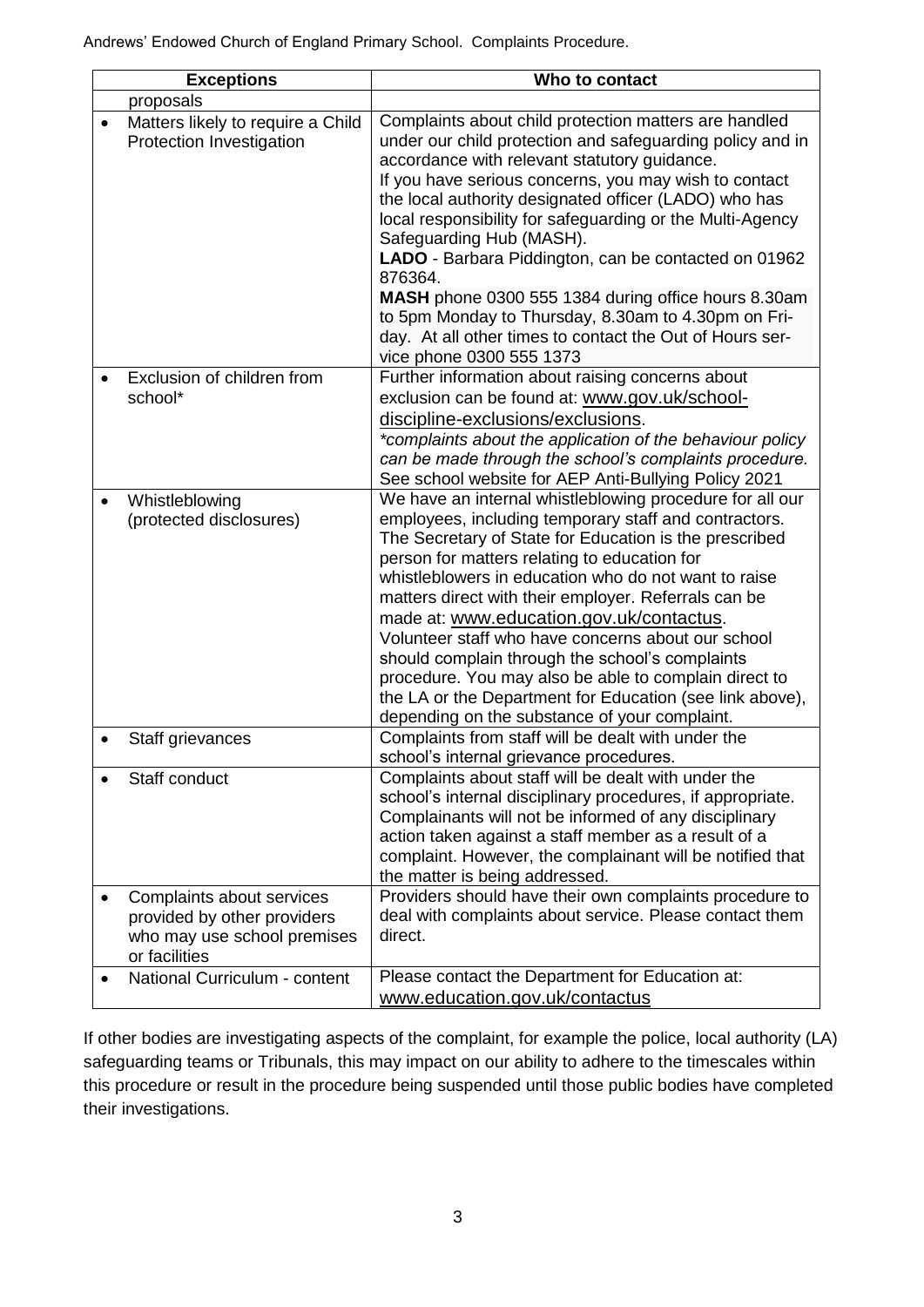If a complainant commences legal action against Andrews' Endowed in relation to their complaint, we will consider whether to suspend the complaints procedure in relation to their complaint until those legal proceedings have concluded.

# **Complaint campaigns**

If we receive large volumes of complaints

- all based on the same subject
- from complainants unconnected with the school

We may, if this is appropriate, send a template response to all complainants or publish a single response on our school website.

## **Resolving complaints**

At each stage in the procedure, Andrews' Endowed wants to resolve the complaint. If appropriate, we will acknowledge that the complaint is upheld in whole or in part. In addition, we may offer one or more of the following:

- an explanation
- an admission that the situation could have been handled differently or better
- an assurance that we will try to ensure the event complained of will not recur
- an explanation of the steps that have been or will be taken to help ensure that it will not happen again and an indication of the timescales within which any changes will be made
- an undertaking to review school policies in light of the complaint
- an apology.

## **Withdrawal of a Complaint**

If a complainant wants to withdraw their complaint, we will ask them to confirm this in writing.

# **Stage 1**

Formal complaints must be made to the Acting headteacher or Consultant headteacher (unless they are about the Acting headteacher or Consultant headteacher), via the school office. This may be done in person, in writing (preferably on the Complaint Form), or by telephone.

The Acting headteacher or Consultant headteacher will record the date the complaint is received and will acknowledge receipt of the complaint in writing (either by letter or email) within 5 school days.

Within this response, the Acting headteacher or Consultant headteacher will seek to clarify the nature of the complaint, ask what remains unresolved and what outcome the complainant would like to see. The Acting headteacher or Consultant headteacher can consider whether a face to face meeting is the most appropriate way of doing this.

*Note: The* Acting headteacher or Consultant *headteacher may delegate the investigation to another member of the school's senior leadership team but not the decision to be taken.*

During the investigation, the Acting headteacher or Consultant headteacher (or investigator) will:

- if necessary, interview those involved in the matter and/or those complained of, allowing them to be accompanied if they wish
- keep a written record of any meetings/interviews in relation to their investigation.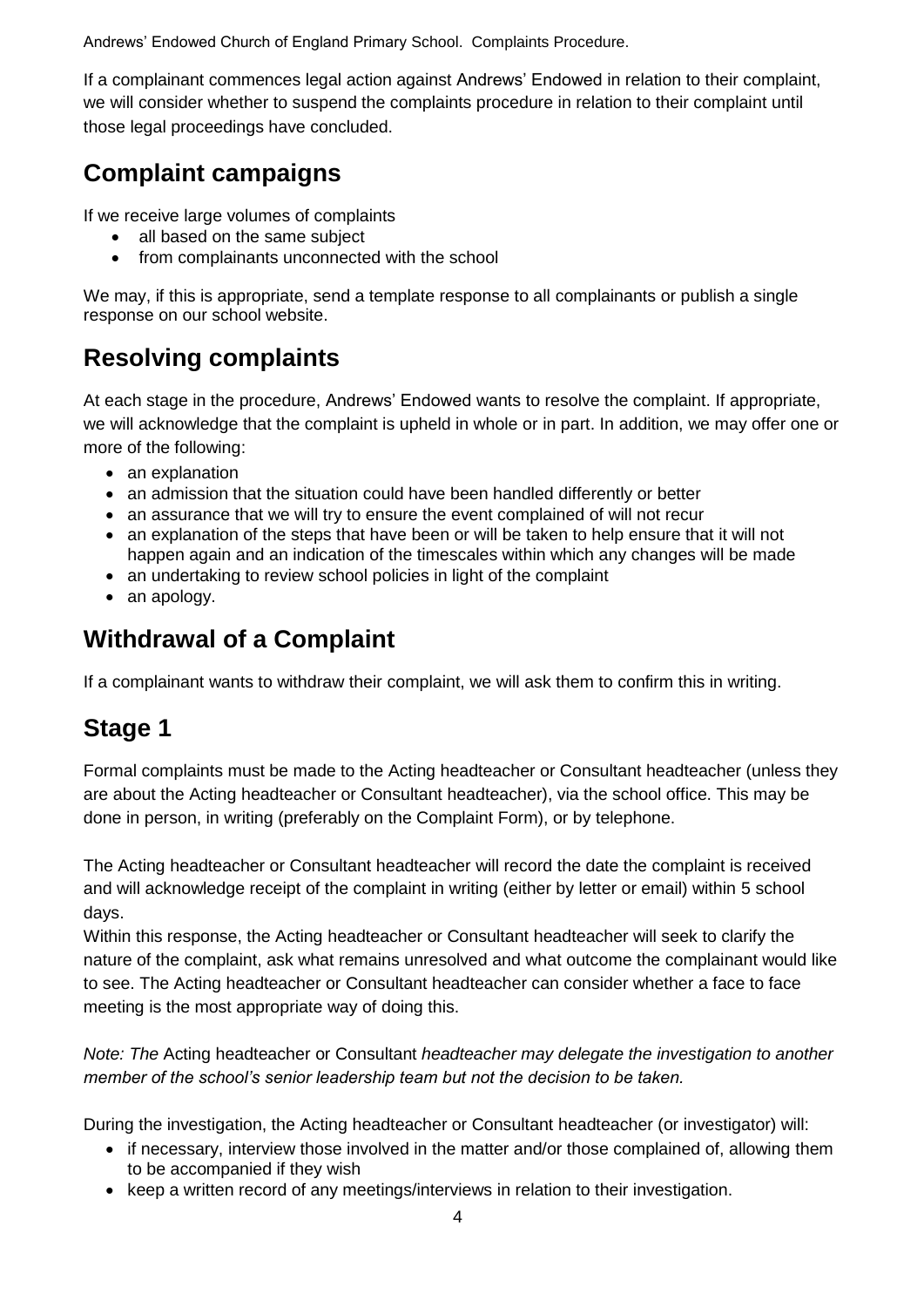At the conclusion of their investigation, the Acting headteacher or Consultant headteacher will provide a formal written response within 20 school days of the date of receipt of the complaint. If the Acting headteacher or Consultant headteacher is unable to meet this deadline, they will provide the complainant with an update and revised response date.

The response will detail any actions taken to investigate the complaint and provide a full explanation of the decision made and the reason(s) for it. Where appropriate, it will include details of actions Andrews' Endowed will take to resolve the complaint.

The Acting headteacher or Consultant headteacher will advise the complainant of how to escalate their complaint should they remain dissatisfied with the outcome of Stage 1.

If the complaint is about the Acting headteacher or Consultant headteacher, or a member of the governing body (including the Chair or Vice-Chair), a suitably skilled governor will be appointed to complete all the actions at Stage 1.

Complaints about the Acting headteacher or Consultant headteacher or member of the governing body must be made to the Clerk, via the school office.

If the complaint is:

- jointly about the Chair and Vice Chair or
- the entire governing body or
- the majority of the governing body

Stage 1 will be considered by an independent investigator appointed by the governing body. At the conclusion of their investigation, the independent investigator will provide a formal written response.

#### **Stage 2**

If the complainant is dissatisfied with the outcome at Stage 1 and wishes to take the matter further, they can escalate the complaint to Stage 2 – a meeting with members of the governing body's complaints committee, which will be formed of the first three, impartial, governors available. This is the final stage of the complaints procedure.

A request to escalate to Stage 2 must be made to the Clerk, via the school office, within 10 school days of receipt of the Stage 1 response.

The Clerk will record the date the complaint is received and acknowledge receipt of the complaint in writing (either by letter or email) within 5 school days.

Requests received outside of this time frame will only be considered if exceptional circumstances apply.

The Clerk will write to the complainant to inform them of the date of the meeting. They will aim to convene a meeting within 20 school days of receipt of the Stage 2 request. If this is not possible, the Clerk will provide an anticipated date and keep the complainant informed.

If the complainant rejects the offer of three proposed dates, without good reason, the Clerk will decide when to hold the meeting. It will then proceed in the complainant's absence on the basis of written submissions from both parties.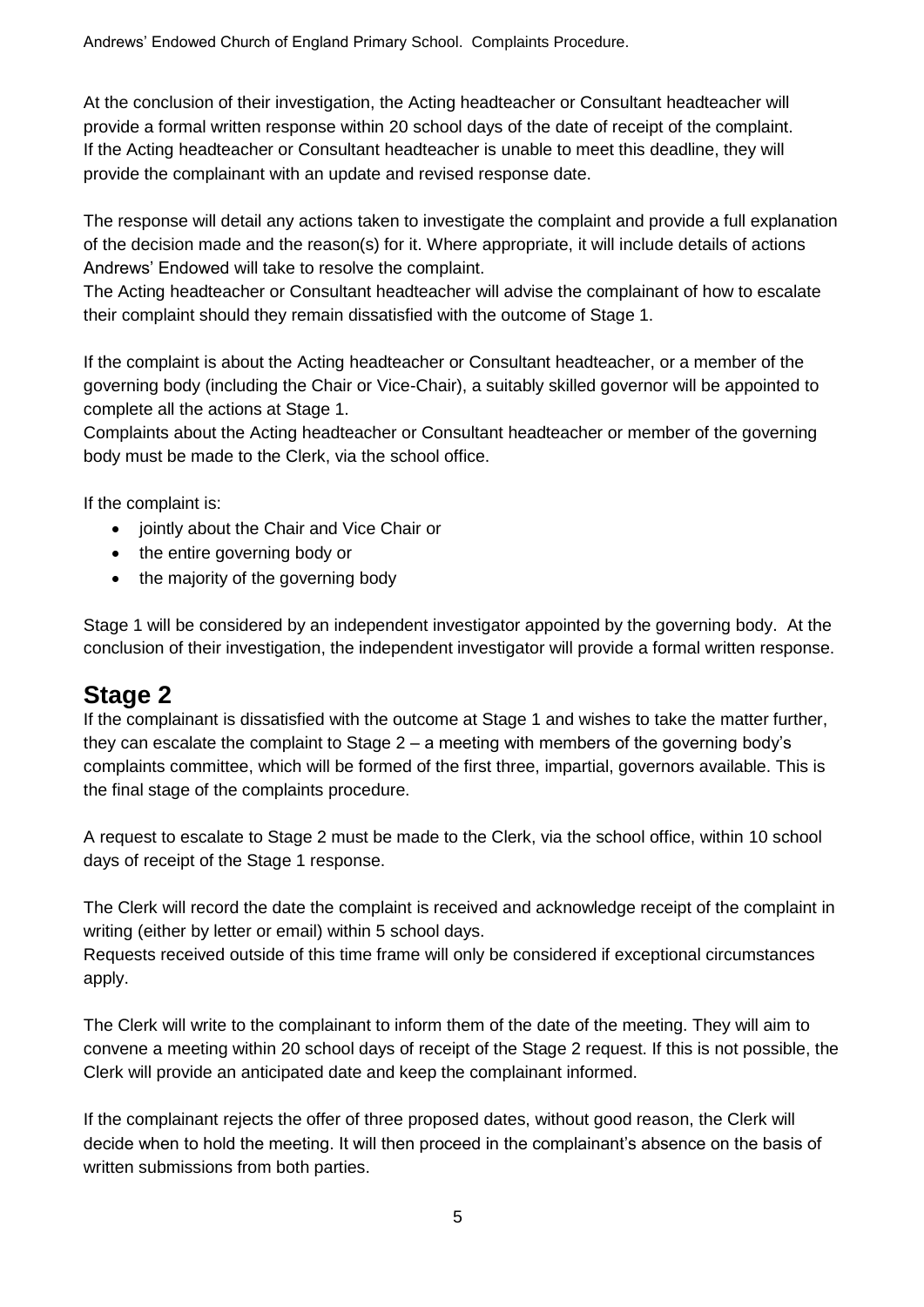The complaints committee will consist of at least three governors with no prior involvement or knowledge of the complaint. Prior to the meeting, they will decide amongst themselves who will act as the Chair of the Complaints Committee. If there are fewer than three governors from Andrews' Endowed available, the Clerk will source any additional, independent governors through another local school or through their LA's Governor Services team, in order to make up the committee. Alternatively, an entirely independent committee may be convened to hear the complaint at Stage 2. The committee will decide whether to deal with the complaint by inviting parties to a meeting or through written representations, but in making their decision they will be sensitive to the complainant's needs.

If the complainant is invited to attend the meeting, they may bring someone along to provide support. This can be a relative or friend. Generally, we do not encourage either party to bring legal representatives to the committee meeting. However, there may be occasions when legal representation is appropriate.

For instance, if a school employee is called as a witness in a complaint meeting, they may wish to be supported by union and/or legal representation.

*Note: Complaints about staff conduct will not generally be handled under this complaints procedure. Complainants will be advised that any staff conduct complaints will be considered under staff disciplinary procedures, if appropriate, but outcomes will not be shared with them.* 

Representatives from the media are not permitted to attend.

At least 10 school days before the meeting, the Clerk will:

- confirm and notify the complainant of the date, time and venue of the meeting, ensuring that, if the complainant is invited, the dates are convenient to all parties and that the venue and proceedings are accessible
- request copies of any further written material to be submitted to the committee at least 5 school days before the meeting.

Any written material will be circulated to all parties at least 3 school days before the date of the meeting. The committee will not normally accept, as evidence, recordings of conversations that were obtained covertly and without the informed consent of all parties being recorded. The committee will also not review any new complaints at this stage or consider evidence unrelated to the initial complaint to be included. New complaints must be dealt with from Stage 1 of the procedure.

The meeting will be held in private. Electronic recordings of meetings or conversations are not normally permitted unless a complainant's own disability or special needs require it. Prior knowledge and consent of all parties attending must be sought before meetings or conversations take place. Consent will be recorded in any minutes taken.

The committee will consider the complaint and all the evidence presented. The committee can:

- uphold the complaint in whole or in part
- dismiss the complaint in whole or in part.

If the complaint is upheld in whole or in part, the committee will:

- decide on the appropriate action to be taken to resolve the complaint
- where appropriate, recommend changes to the school's systems or procedures to prevent similar issues in the future.

The Chair of the Committee will provide the complainant and Andrews' Endowed with a full explanation of their decision and the reason(s) for it, in writing, within 5 school days.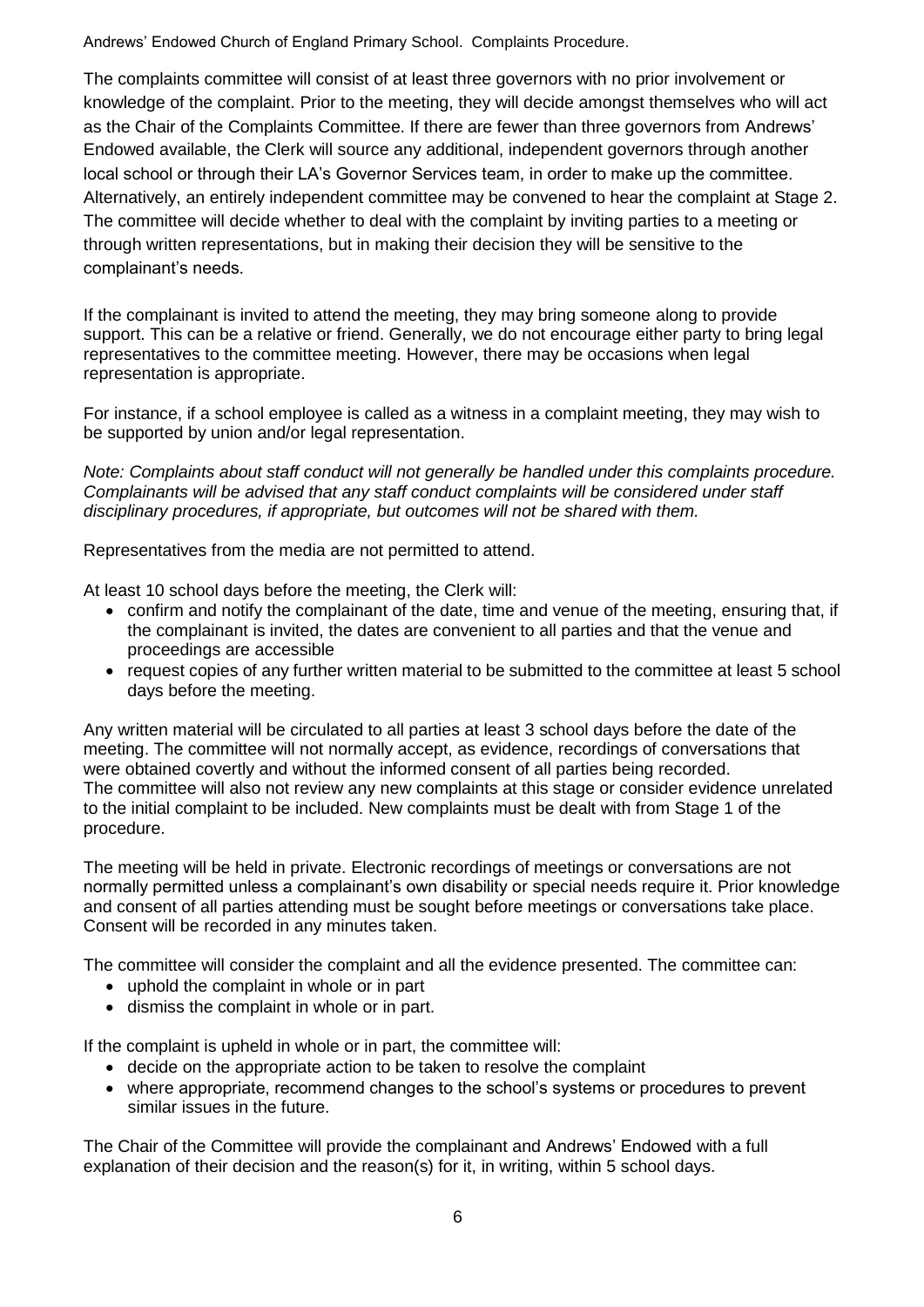The letter to the complainant will include details of how to contact the Department for Education if they are dissatisfied with the way their complaint has been handled by Andrews' Endowed.

If the complaint is:

- jointly about the Chair and Vice Chair or
- the entire governing body or
- the majority of the governing body

Stage 2 will be heard by a committee of independent, co-opted governors.

The response will detail any actions taken to investigate the complaint and provide a full explanation of the decision made and the reason(s) for it. Where appropriate, it will include details of actions Andrews' Endowed will take to resolve the complaint.

The response will also advise the complainant of how to escalate their complaint should they remain dissatisfied.

# **Next Steps**

If the complainant believes the school did not handle their complaint in accordance with the published complaints procedure or they acted unlawfully or unreasonably in the exercise of their duties under education law, they can contact the Department for Education after they have completed Stage 2.

The Department for Education will not normally reinvestigate the substance of complaints or overturn any decisions made by Andrews' Endowed They will consider whether Andrews' Endowed has adhered to education legislation and any statutory policies connected with the complaint.

The complainant can refer their complaint to the Department for Education online at: [www.education.gov.uk/contactus,](http://www.education.gov.uk/contactus) by telephone on: 0370 000 2288 or by writing to:

Department for Education Piccadilly Gate Store Street **Manchester** M1 2WD.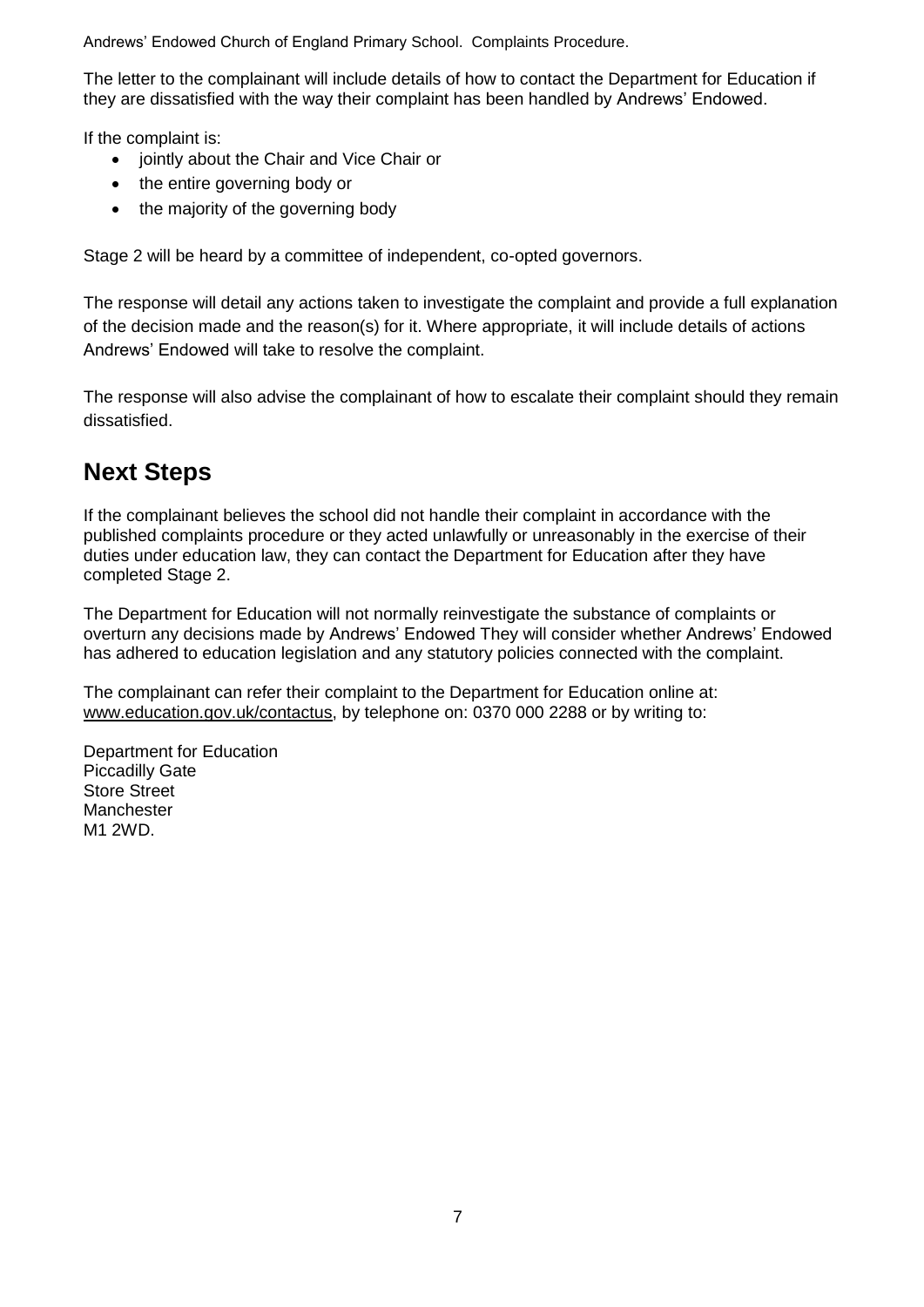# **Complaint Form**

Please complete and return to Mrs Gemma Gundry, Acting headteacher or Mrs Jo Ayres, Consultant headteacher who will acknowledge receipt and explain what action will be taken.

| Your name:                                    |  |  |
|-----------------------------------------------|--|--|
| Pupil's name (if relevant):                   |  |  |
| Your relationship to the pupil (if relevant): |  |  |
| Address:                                      |  |  |
| Postcode:                                     |  |  |
| Day time telephone number:                    |  |  |
| Evening telephone number:                     |  |  |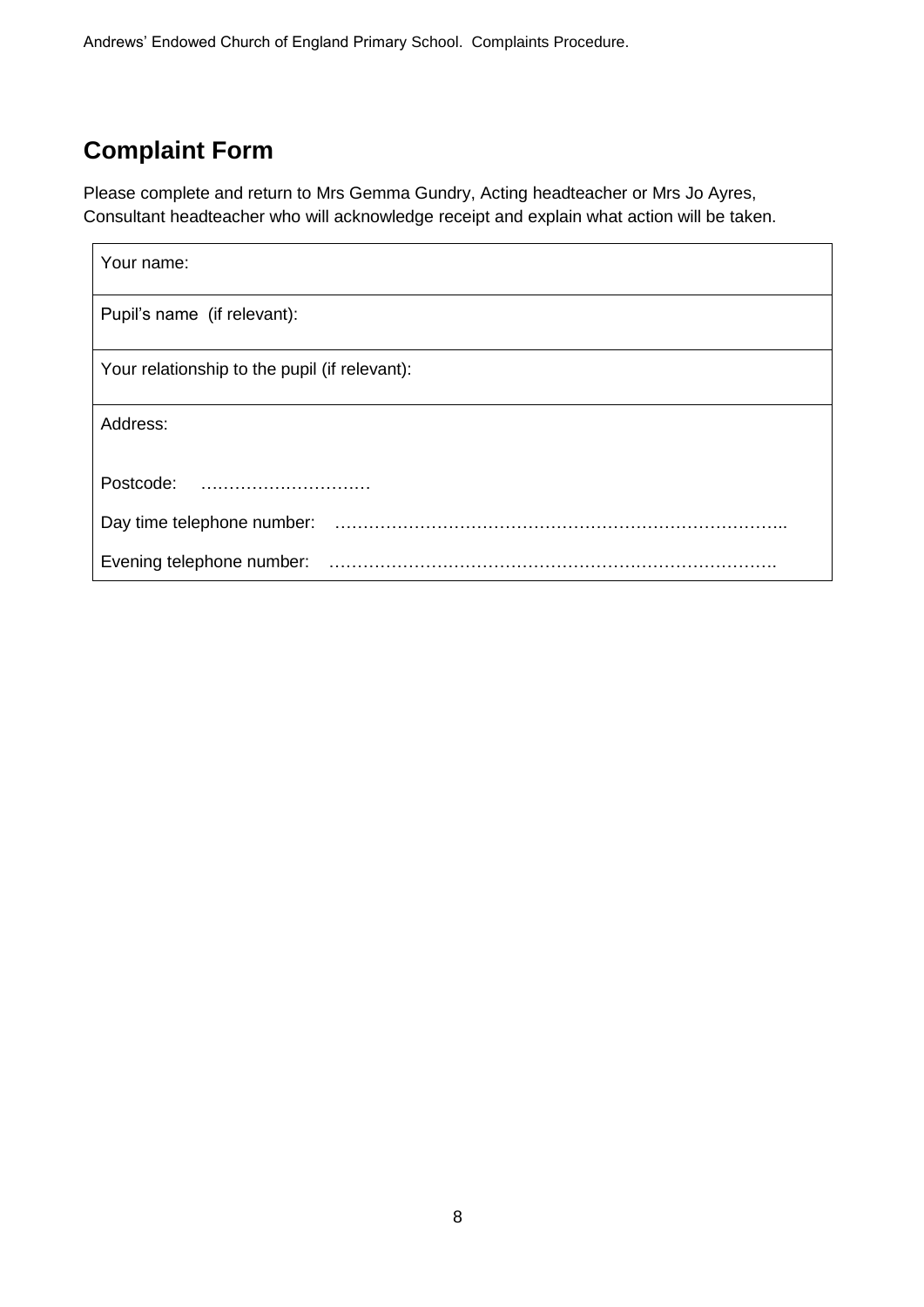Please give details of your complaint, including whether you have spoken to anybody at the school about it.

What actions do you feel might resolve the problem at this stage?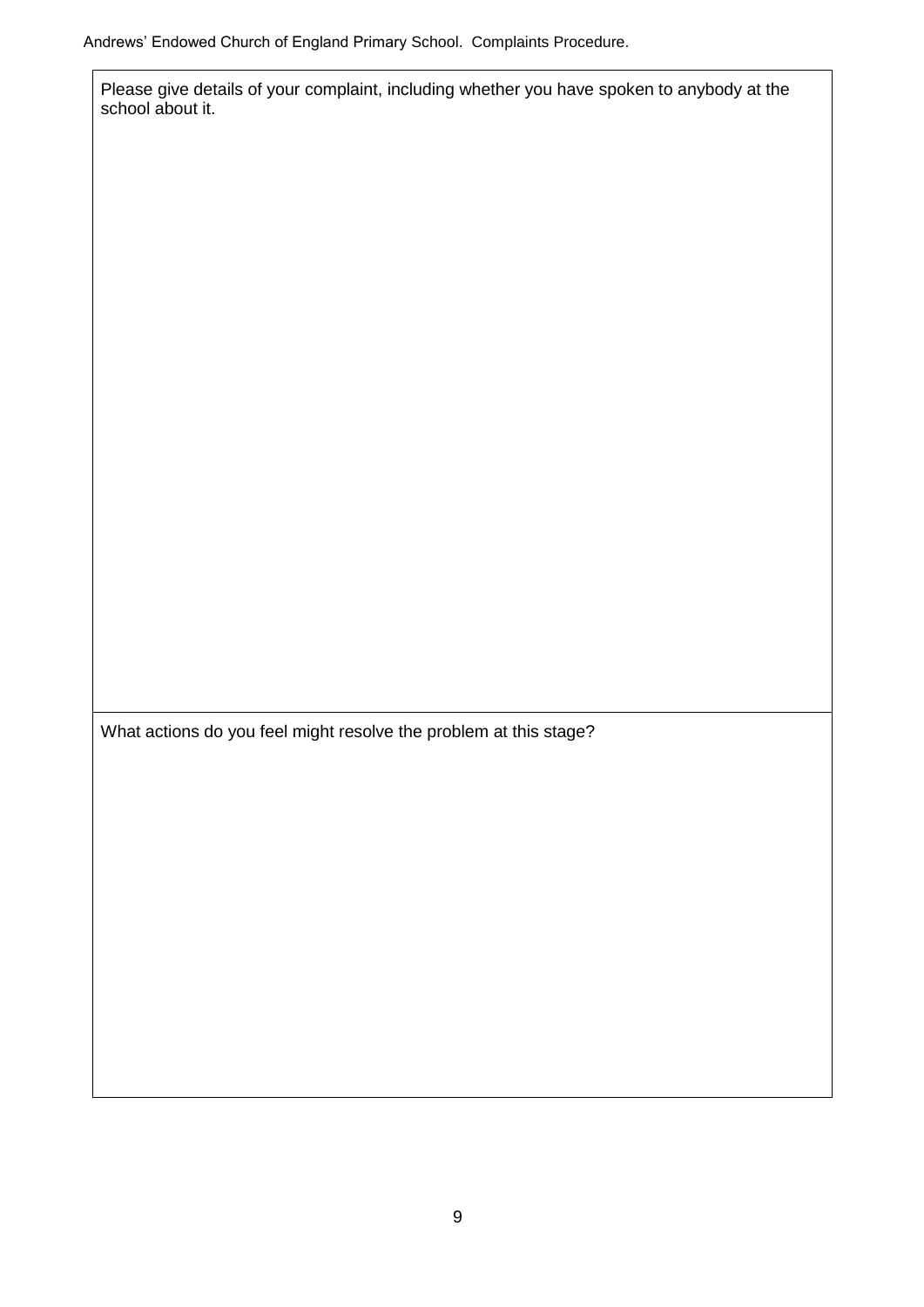| Are you attaching any paperwork? If so, please give details. |  |  |  |  |
|--------------------------------------------------------------|--|--|--|--|
|                                                              |  |  |  |  |
|                                                              |  |  |  |  |
|                                                              |  |  |  |  |
|                                                              |  |  |  |  |
|                                                              |  |  |  |  |
|                                                              |  |  |  |  |
|                                                              |  |  |  |  |
|                                                              |  |  |  |  |
| Signature:                                                   |  |  |  |  |
| <b>Official use</b>                                          |  |  |  |  |
|                                                              |  |  |  |  |
| Date acknowledgement sent:                                   |  |  |  |  |
| By whom:                                                     |  |  |  |  |
| <b>Complaint referred to:</b>                                |  |  |  |  |
| Date:<br>Please return this form to:                         |  |  |  |  |

Mrs Gemma Gundry, Acting headteacher or Mrs Jo Ayres, Consultant headteacher Andrews' Endowed Church of England Primary School, School House, 92 London Road, Holybourne, ALTON GU34 4EL in an envelope marked: *Private and Confidential.*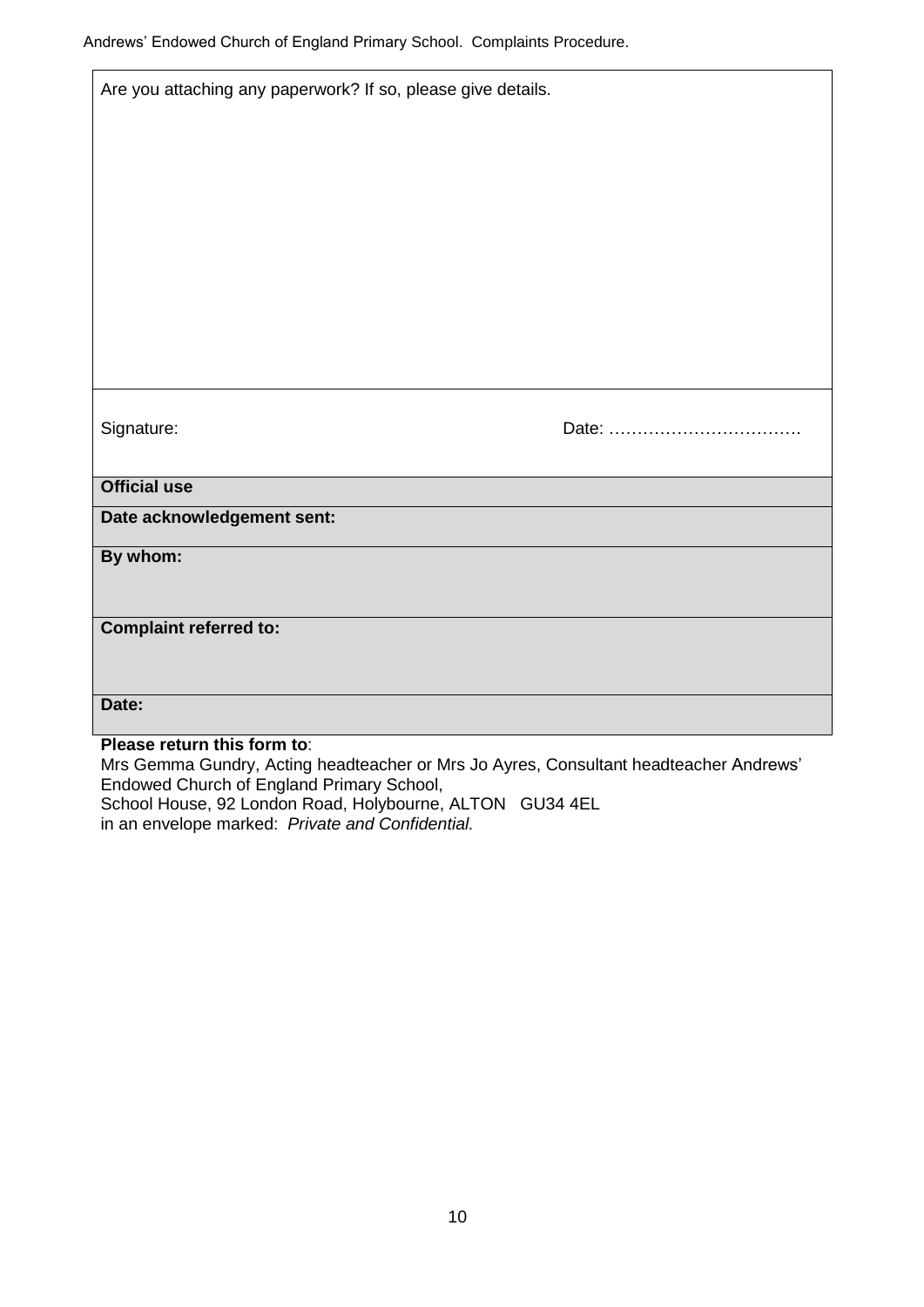## **Roles and Responsibilities**

#### **Complainant**

The complainant will receive a more effective response to the complaint if they:

- explain the complaint in full as early as possible
- co-operate with the school in seeking a solution to the complaint
- respond promptly to requests for information or meetings or in agreeing the details of the complaint
- ask for assistance as needed
- treat all those involved in the complaint with respect
- refrain from publicising the details of their complaint on social media and respect confidentiality.

#### **Investigator**

The investigator's role is to establish the facts relevant to the complaint by:

- providing a comprehensive, open, transparent and fair consideration of the complaint through:
	- o sensitive and thorough interviewing of the complainant to establish what has happened and who has been involved
	- o interviewing staff and children/young people and other people relevant to the complaint
	- o consideration of records and other relevant information
	- o analysing information
- liaising with the complainant and the complaints co-ordinator as appropriate to clarify what the complainant feels would put things right.

The investigator should:

- conduct interviews with an open mind and be prepared to persist in the questioning
- keep notes of interviews or arrange for an independent note taker to record minutes of the meeting
- ensure that any papers produced during the investigation are kept securely pending any appeal
- be mindful of the timescales to respond
- prepare a comprehensive report for the Acting headteacher or the Consultant headteacher or complaints committee that sets out the facts, identifies solutions and recommends courses of action to resolve problems.

The Acting headteacher or the Consultant headteacher or complaints committee will then determine whether to uphold or dismiss the complaint and communicate that decision to the complainant, providing the appropriate escalation details.

**Complaints Co-ordinator** (this could be the Acting headteacher or the Consultant headteacher / designated complaints governor or other staff member providing administrative support)

The complaints co-ordinator should:

- ensure that the complainant is fully updated at each stage of the procedure
- liaise with staff members, Acting headteacher or the Consultant headteacher, Chair of Governors, Clerk and LAs (if appropriate) to ensure the smooth running of the complaints procedure
- be aware of issues regarding:
	- $\circ$  sharing third party information
	- $\circ$  additional support. This may be needed by complainants when making a complaint including interpretation support or where the complainant is a child or young person
- keep records.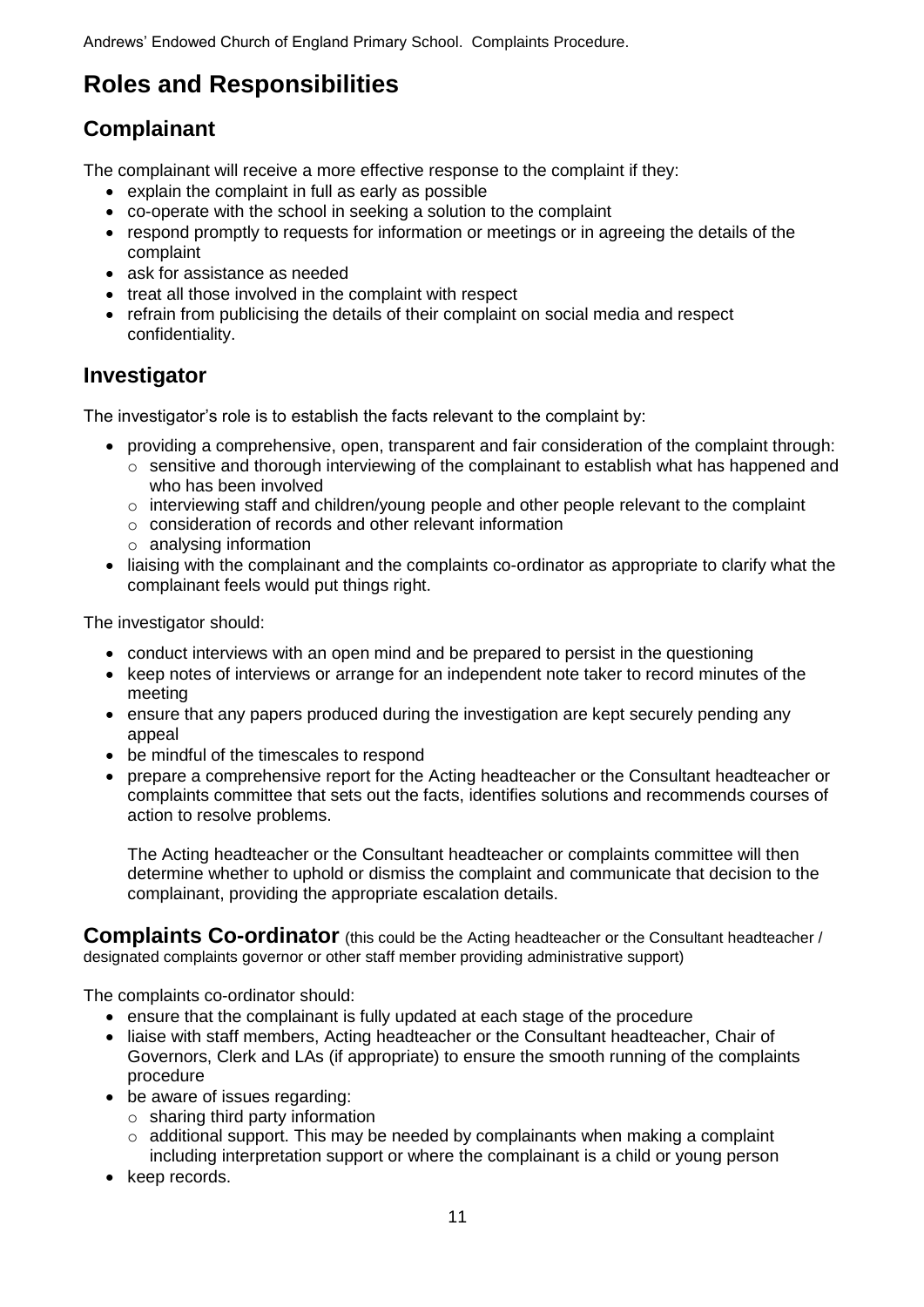### **Clerk to the Governing Body**

The Clerk is the contact point for the complainant and the committee and should:

- ensure that all people involved in the complaint procedure are aware of their legal rights and duties, including any under legislation relating to school complaints, education law, the Equality Act 2010, the Freedom of Information Act 2000, the Data Protection Act (DPA) 2018 and the General Data Protection Regulations (GDPR)
- set the date, time and venue of the meeting, ensuring that the dates are convenient to all parties (if they are invited to attend) and that the venue and proceedings are accessible
- collate any written material relevant to the complaint (for example; stage 1 paperwork, school and complainant submissions) and send it to the parties in advance of the meeting within an agreed timescale
- record the proceedings
- circulate the minutes of the meeting
- notify all parties of the committee's decision.

### **Committee Chair**

The committee's chair, who is nominated in advance of the complaint meeting, should ensure that:

- both parties are asked (via the Clerk) to provide any additional information relating to the complaint by a specified date in advance of the meeting
- the meeting is conducted in an informal manner, is not adversarial, and that, if all parties are invited to attend, everyone is treated with respect and courtesy
- complainants who may not be used to speaking at such a meeting are put at ease. This is particularly important if the complainant is a child/young person
- the remit of the committee is explained to the complainant
- written material is seen by everyone in attendance, provided it does not breach confidentiality or any individual's rights to privacy under the DPA 2018 or GDPR. If a new issue arises it would be useful to give everyone the opportunity to consider and comment upon it; this may require a short adjournment of the meeting
- both the complainant and the school are given the opportunity to make their case and seek clarity, either through written submissions ahead of the meeting or verbally in the meeting itself
- the issues are addressed
- key findings of fact are made
- the committee is open-minded and acts independently
- no member of the committee has an external interest in the outcome of the proceedings or any involvement in an earlier stage of the procedure
- the meeting is minuted
- they liaise with the Clerk (and complaints co-ordinator, if the school has one).

#### **Committee Member**

Committee members should be aware that:

- the meeting must be independent and impartial, and should be seen to be so No governor may sit on the committee if they have had a prior involvement in the complaint or in the circumstances surrounding it.
- the aim of the meeting should be to resolve the complaint and achieve reconciliation between the school and the complainant. We recognise that the complainant might not be satisfied with the outcome if the meeting does not find in their favour. It may only be possible to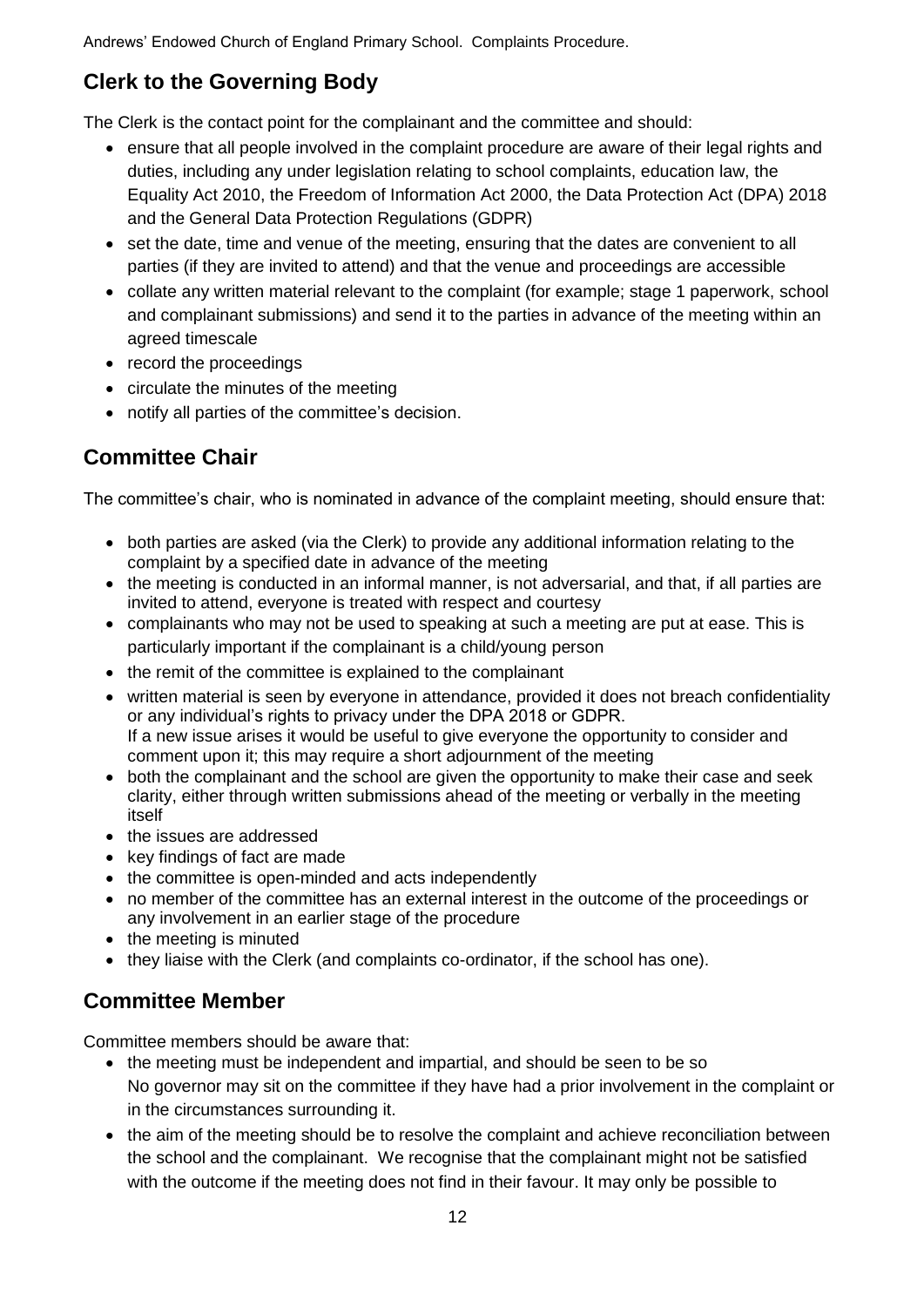establish the facts and make recommendations.

- many complainants will feel nervous and inhibited in a formal setting Parents/carers often feel emotional when discussing an issue that affects their child.
- extra care needs to be taken when the complainant is a child/young person and present during all or part of the meeting

Careful consideration of the atmosphere and proceedings should ensure that the child/young person does not feel intimidated.

The committee should respect the views of the child/young person and give them equal consideration to those of adults.

If the child/young person is the complainant, the committee should ask in advance if any support is needed to help them present their complaint. Where the child/young person's parent is the complainant, the committee should give the parent the opportunity to say which parts of the meeting, if any, the child/young person needs to attend.

However, the parent should be advised that agreement might not always be possible if the parent wishes the child/young person to attend a part of the meeting that the committee considers is not in the child/young person's best interests.

• the welfare of the child/young person is paramount.